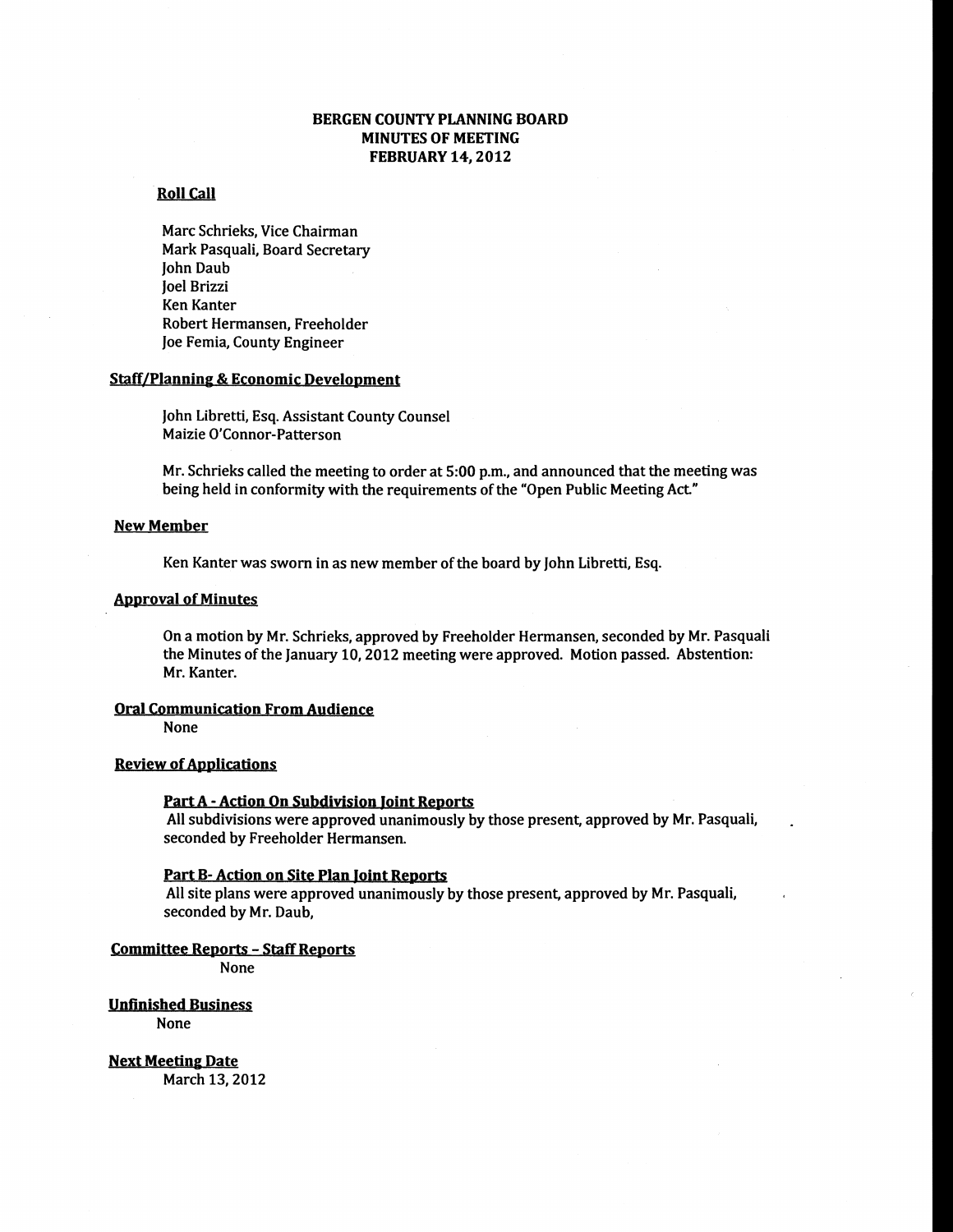# **Adjournment**

Being no further business before the Board, the meeting was adjourned at 5:05 p.m.

For further verbatim details as to the above meeting, kindly consult the tapes.

Respectfully submitted,

Maizie O'Connor-Patterson, Board Recording Secretary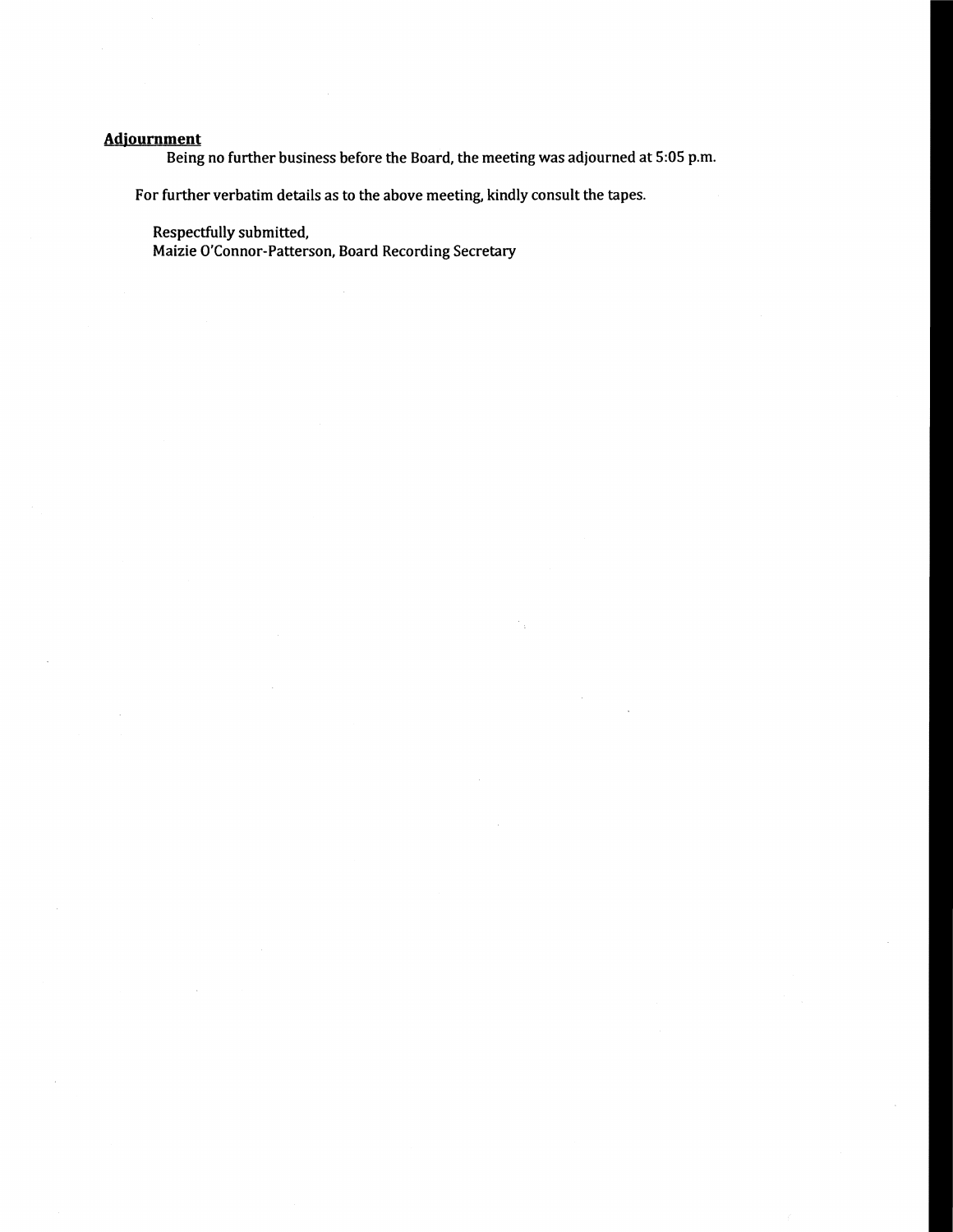# Approval of Site Plan Joint Reports ...... 2/14/2012

 $\mathcal{L}$ 

|      | App No Application Name   | <b>Municipality</b>   | <b>County Road(s) Affected</b> | Block(s) | <u>Lot(s)</u> | Plot Area<br>Acres | Proposed<br>Use   | <u>New</u><br>DUs | New<br>Parking | New Bidg<br>SQ. FT      | New Imp.<br>SQ. FT | # of<br>Lots |  |
|------|---------------------------|-----------------------|--------------------------------|----------|---------------|--------------------|-------------------|-------------------|----------------|-------------------------|--------------------|--------------|--|
| 7862 | 2044 Center Property Inc. | Fort Lee              | Center Avenue                  | 4751     |               |                    | 0.142 Commercial  |                   | 13             | 10445                   | 735                |              |  |
| 7919 | Onik & Ripsik, Inc.       | Emerson               | Kinderkamack Road              | 616      |               |                    | 0.3 Commercial    |                   | 10.            | 1876                    |                    |              |  |
| 8014 | Shannon Mariniello        | Elmwood Park          | Market St.                     | 1015     |               |                    | 0.115 Residential |                   |                | 1250                    | $-188$             |              |  |
| 8037 | V&R Developers, Inc.      | <b>Cliffside Park</b> | Gorge Road                     | 703      | 13&14         |                    | 0.133 Residential |                   |                | 8070                    | 269'               |              |  |
|      |                           |                       |                                |          |               |                    |                   |                   |                | <br>Total Joint Reports |                    |              |  |